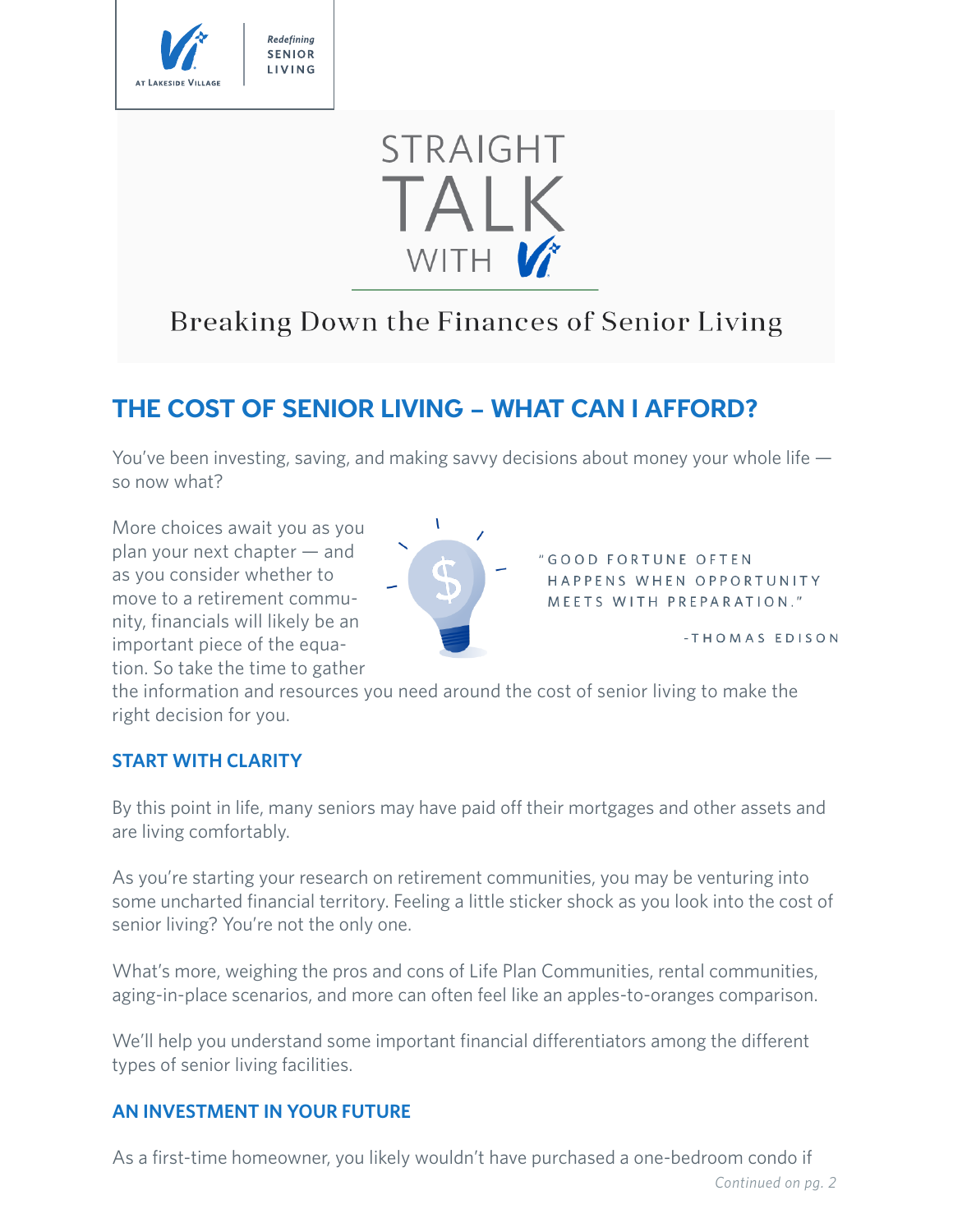you knew you wanted to have children. You'd have invested in a home you and your family could grow into comfortably as your life progressed.

The same goes for senior living: It pays to weigh what you want and need today and anticipate what your future needs will look like.

In general, aging in place at home or moving into a rental community can be an affordable solution for your life now and in the immediate future. But in terms of future care, there are variables to consider. Should your needs change over time, you'll have to figure out solutions as you go and pay the current market rates.

Life Plan Communities take the big picture into account: where you are now as well as what care you'll need as you continue to age. And because of this, they come with a higher up-front price tag.

No matter what you choose, each living situation comes with a different set of cost considerations. Let's take a look at some of them.

#### **AGING IN PLACE**

If you've thought about staying at home and aging in place, you're in good company: AARP found that a whopping 76 percent of Americans over 50 would prefer to stay in their current residences as long as possible.<sup>1</sup>

Remaining at home is a viable option for many seniors who are enjoying their current lifestyle. But is it the most affordable option for now and for your future? You might be surprised.



The national median rate for home health aides is \$22 per hr.

If you choose to age in place, you can enjoy all the comforts and benefits of living at home. But you're also responsible for the costs associated with those comforts: property taxes, utilities, cable and internet, security, groceries, landscaping, cleaning services, dog walking, gym membership, general upkeep on your house, and more.

Then, consider this: 40% of the 137 million homes in the United States now are more than 50 years old<sup>2</sup>  $-$  and newer-construction homes generally haven't been built for aging in place safely and comfortably.

Have you considered what modifications may need to be made to your existing home as you age?

According to the American Seniors Housing Association, it could cost tens of thousands of dollars to modify your existing home for your changing accessibility needs, from slip-resistant bathroom renovations to wider doors, stair glides, and smart home technology.<sup>3</sup> (And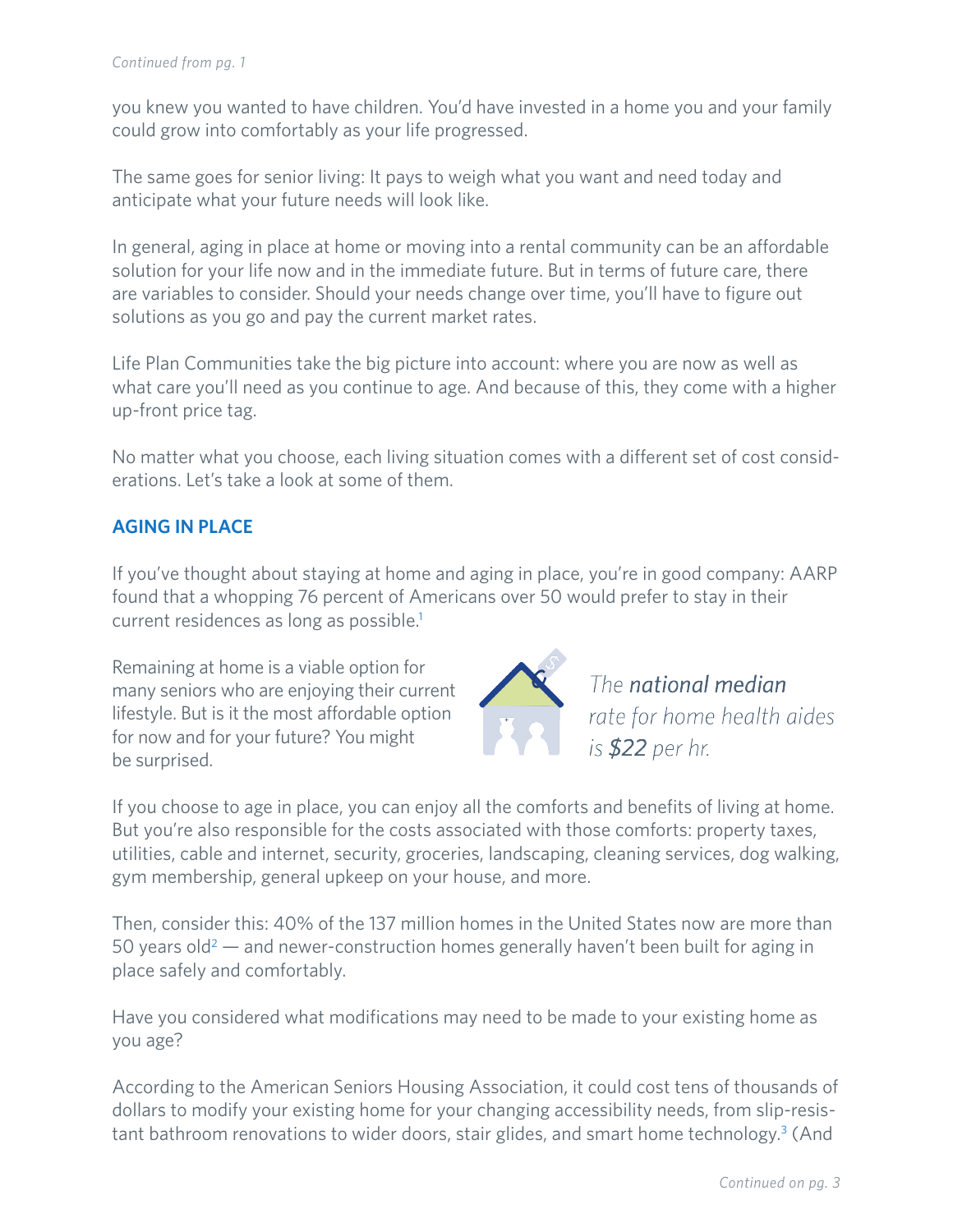because time is money, consider, too, the time and effort it takes to coordinate renovations on this scale.)

Then there's home care. According to the Genworth Cost of Care Survey 2018, the national median rate for home health aides is \$22 per hour. (If you require only sporadic care, there's a good chance you'll save some money in the short term by aging in place.) If you need around-the-clock care, costs average just over \$16,000 per month.4

#### **RENTAL COMMUNITIES**

The costs of life in a rental senior-living community are a little more black and white though monthly rental expenses vary greatly based on the types of amenities as well as geographical location. (Think about the average cost of living in New York City versus… well, everywhere else!)

In a rental community, you'll typically pay a one-time "community fee" (usually in the neighborhood of a few thousand dollars), followed by a single monthly fee that covers many aspects of your life there:<sup>5</sup>

- Meals (some or all of them)
- Utilities
- Light housekeeping, including linen service
- Landscaping
- Exterior and interior maintenance
- Activities and transportation
- Security

Rental communities can be a great option for your life now — but they don't take into account the care you may need later, or the costs that come with it.

If you require assisted living, skilled nursing, or memory support during your time in a rental community, you may be able to bring some of those services to you, but others will require a move to another facility. Either way, you'll pay the current market rate for those services.

#### **STANDALONE CARE FACILITIES**

Assisted living, memory support, and skilled nursing are alternative residential options for those who need more hands-on care after aging in place at home or living in a rental community. The costs can vary by location  $-$  just as home prices do  $-$  as well as how much care you need.

In general, the monthly fee for these options accounts for the cost of community living, plus the cost of ongoing medical care, ranging from supervision and assistance with daily activities in an assisted-living facility to rehab or longer-term nursing care at a skilled-nursing facility.<sup>6</sup>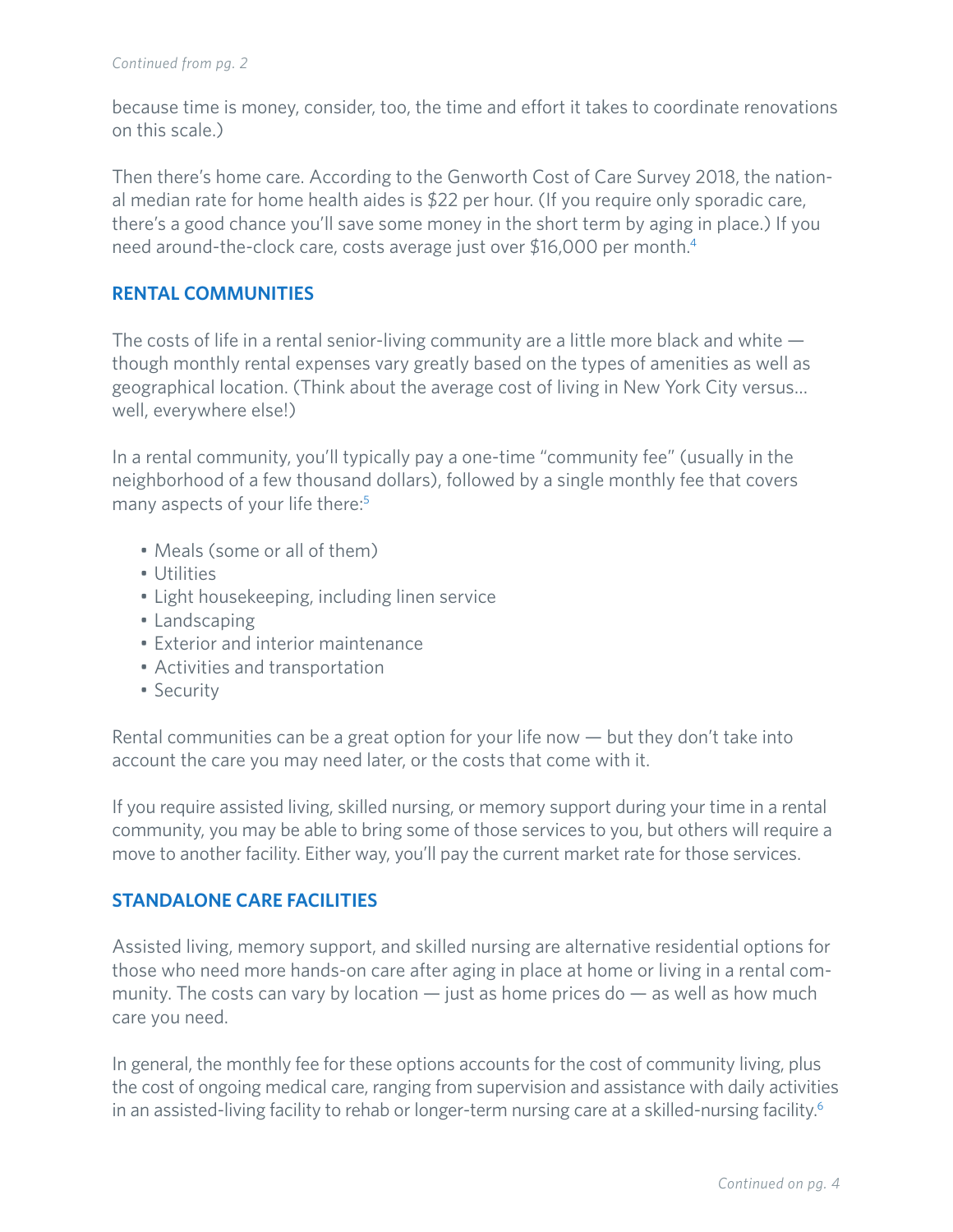#### *Continued from pg. 3*

The median assisted living cost is \$4,000 per month, and that number increases to more than \$7,000 when you include skilled nursing or memory support services, according to the Genworth Cost of Long Term Care survey.7

#### **LIFE PLAN COMMUNITIES**

As in rental communities, Life Plan Community residents pay a monthly fee to cover the cost of daily life — but because they take future care into account as well, there are a few notable differences where finances are concerned:

- **• Entrance fee:** Life Plan Communities charge a one-time entrance fee (some folks call it "buy-in"). At Vi, the entrance fee is paid when you move into the community and is based on the floor plan, care option and return option you choose.
- **• Return option:** Though you don't own your apartment or villa outright in a Life Plan Community, you can choose a return option that essentially refunds a portion of the entrance fee to the beneficiary of your choosing upon termination of your life-care contract, in accord with the terms of that contract. There are return options ranging from 0% to 90%, and what you choose depends on your estate goals.

#### **NOT ALL LIFE PLAN COMMUNITIES ARE CREATED EQUAL**

Many retirement communities claim to be Life Plan Communities but don't get specific and the details matter.

Here's a refresher on the differences among the three types of senior-living facilities.

**Type A (Extensive):** Includes unlimited access to all available care services for little to no additional fee. The monthly fee in a Type A community doesn't change as you move between independent living and assisted living, skilled nursing, or memory care. (The monthly fee does increase slightly over time — at Vi communities, at a rate of 3%–5% — to account for cost of living, staff raises, and more.)

**Type B (Modified):** A hybrid of extensive and fee-for-service communities. The model varies by community but typically includes a set number of days of care services in the monthly fee. After exhausting those days, care is then billed at market rates.

**Type C (Fee-For-Service):** Does not factor care services into ongoing fees. If a resident needs care, they will be billed separately for all services at the market rate.

#### **LIFE PLAN COMMUNITIES AND LONG-TERM CARE INSURANCE**

Many seniors ask us whether they can use the benefits from their long-term care insurance to save money or cover the cost of care in a Life Plan Community.

If you're wondering the same, congratulations! You've made a wise investment in planning for your future. The good news: Long-term care insurance benefits can dovetail nicely with